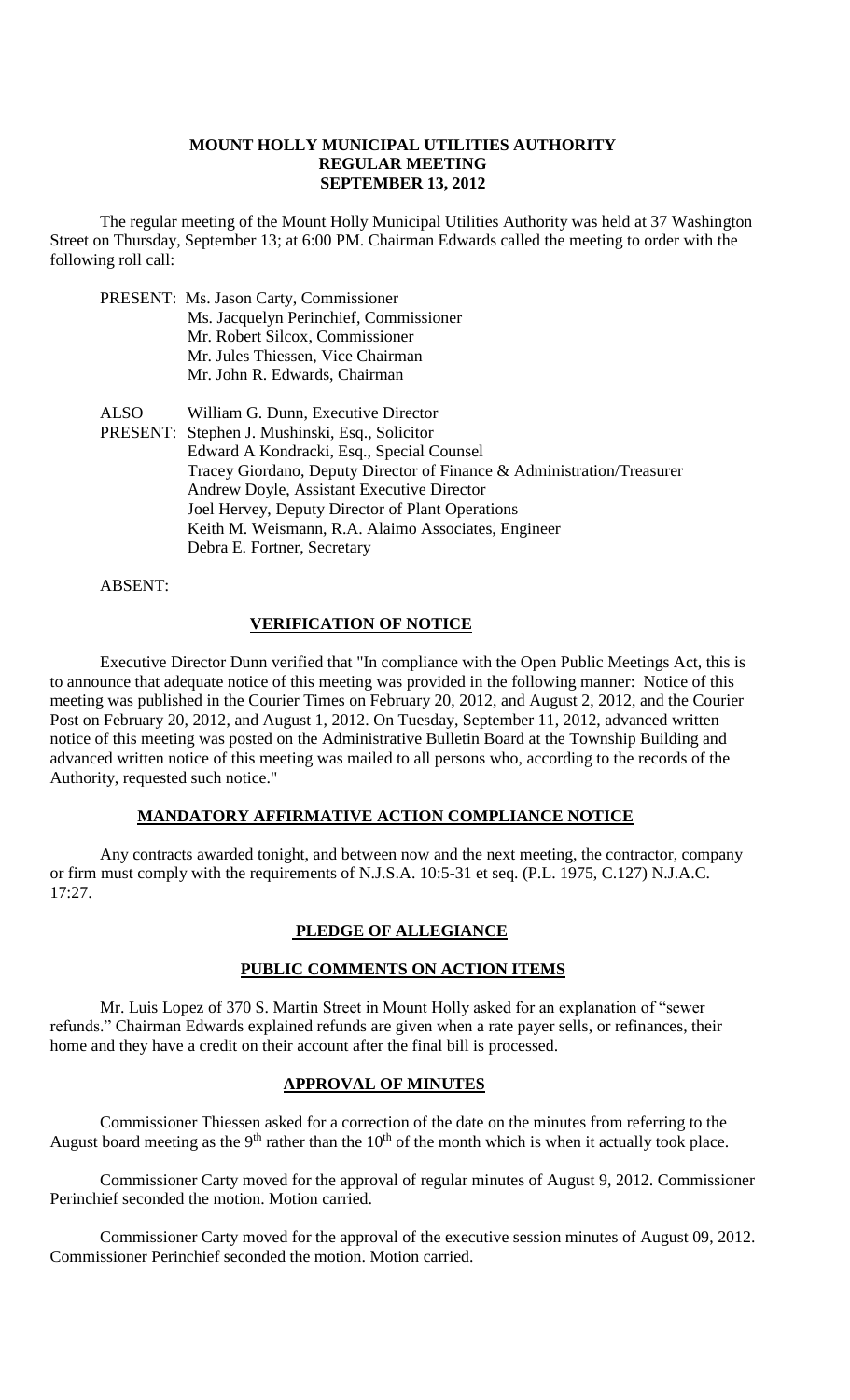#### **OLD BUSINESS**

#### **NEW BUSINESS**

# **PUBLIC HEARING**

#### **RESOLUTION 2012-52**

#### **A RESOLUTION OF THE MOUNT HOLLY MUNICIPAL UTILITIES AUTHORITY APPROVING THE SERVICE AGREEMENT RENEWAL WITH ATLANTIC WOOD INDUSTRIES**

The Commissioners received information in their packets regarding the proposed service agreement renewal with Atlantic Wood Industries. Chairman Edwards asked if any comments had been received. The Executive Director stated that no written or oral comments were received. Chairman Edwards asked if there were any comments from the public. There were no comments from the public. Chairman Edwards asked if there were any comments from the Commissioners. There were no comments from the Commissioners. Chairman Edwards declared the public hearing closed.

Commissioner Silcox moved for the approval of Resolution 2012-52 Commissioner Carty seconded the motion. At the call of the roll, the vote was:

AYES: Commissioner Carty, Commissioner Perinchief, Commissioner Silcox, Commissioner Thiessen, Chairman Edwards.

NAYS:

### **RESOLUTION 2012-53**

#### **A RESOLUTION OF THE MOUNT HOLLY MUNICIPAL UTILITIES AUTHORITY APPROVING THE SERVICE AGREEMENT WITH NEW JERSEY AMERICAN WATER**

The Commissioners received information in their packets regarding the proposed service agreement with New Jersey American Water. Chairman Edwards asked if any comments had been received. The Executive Director stated that no written or oral comments were received. Chairman Edwards asked if there were any comments from the public. Executive Director Dunn explained this agreement is a result of discussions going back about a year regarding improvements to the New Jersey American Water's facility on Green Street in Mount Holly. Currently they are making their waste flow acceptable for the Authority to take, however, the process is not finalized yet. Chairman Edwards asked if there were any comments from the Commissioners. Mr. Luis Lopez of 370 South Martin Avenue in Mount Holly asked what caused this agreement to have to take place. Executive Director Dunn stated when New Jersey American Water flushes their water they wind up with disinfected water they have to minimize in order to dispose of it in the Rancocas Creek or have it hauled away. Once the water is acceptable, the Authority will be able to haul it for them. Mr. Lopez asked what would be the cost to the Authority of doing this. Executive Director Dunn advised him at this point he is unable to give him an exact amount; however, there will be some level of benefit to the Authority. There were no comments from the Commissioners. Chairman Edwards declared the public hearing closed.

Commissioner Thiessen moved for the approval of Resolution 2012-53. Commissioner Silcox seconded the motion. At the call of the roll, the vote was:

AYES: Commissioner Carty, Commissioner Perinchief, Commissioner Thiessen, Commissioner Silcox, Chairman Edwards.

NAYS:

#### **PUBLIC HEARING**

Chairman Edwards stated there will be a public hearing regarding a new agreement with YAWGA Energy Products, LLC for the treatment of non-domestic wastewater during the October 11, 2012, board meeting.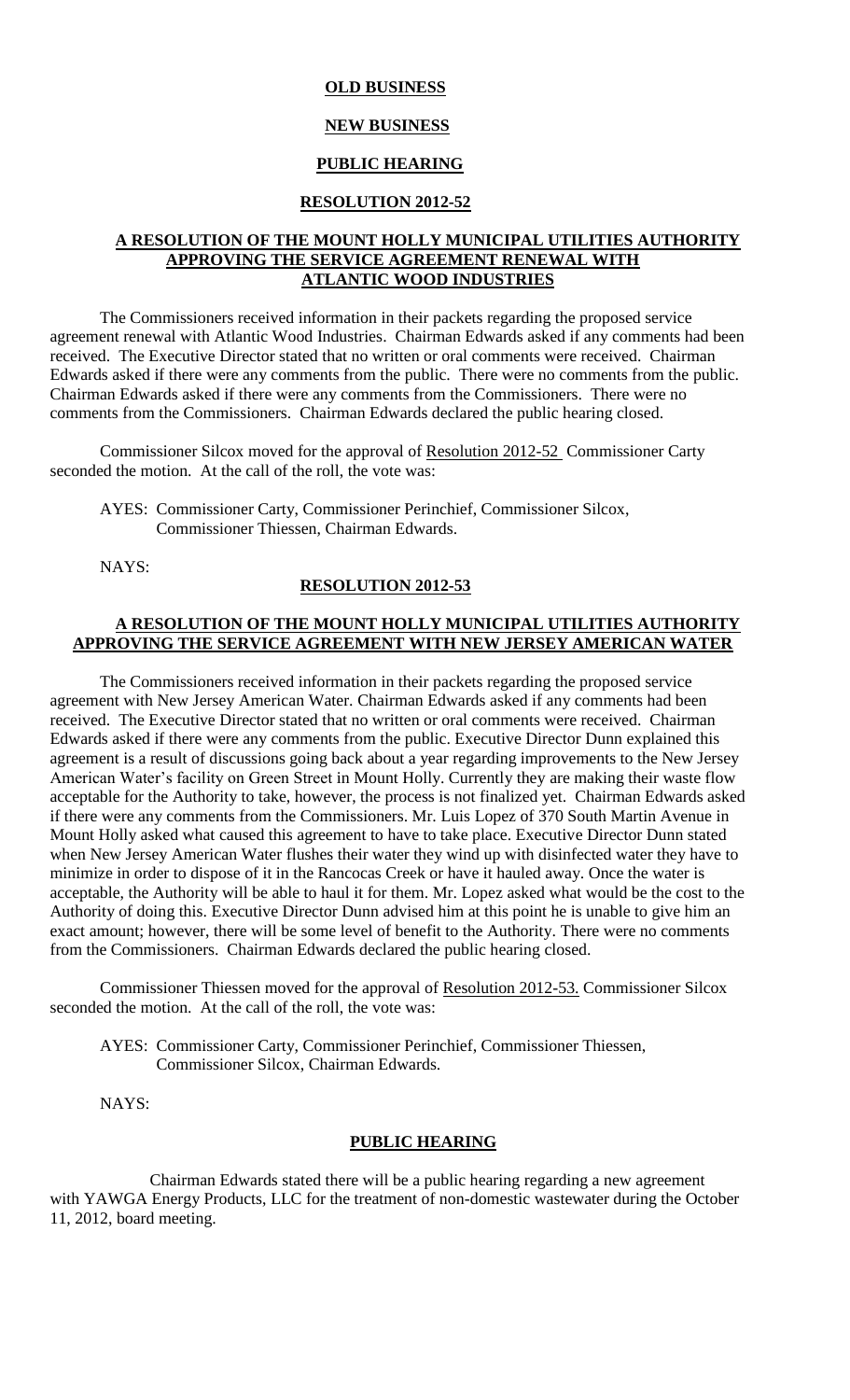# **RESOLUTION 2012-54**

### **A RESOLUTION OF THE MOUNT HOLLY MUNICIPAL UTILITIES AUTHORITY APPROVING THE FIRST AMENDMENT TO THE SOLAR POWER AGREEMENT**

Commissioner Carty asked if this resolution is regarding the \$264,000.00 cost above and beyond the original figures that will be shared between three parties. Executive Director Dunn confirmed it is.

Commissioner Silcox moved for the approval of Resolution 2012-54. Commissioner Thiessen seconded the motion. At the call of the roll, the vote was:

- AYES: Commissioner Perinchief, Commissioner Silcox, Commissioner Thiessen, Chairman Edwards
- NAYS: Commissioner Carty

# **RESOLUTION 2012-50**

# **A RESOLUTION APPROVING THE OPERATING EXPENSES FOR THE MONTH OF AUGUST 2012**

Commissioner Carty asked why there is a generator cost of \$66,000.00. Deputy Director of Operations explained the cost is high because multiple generators were filled up at one time.

Commissioner Silcox moved for the approval of Resolution 2012-50. Commissioner Thiessen seconded the motion. At the call of the roll, the vote was:

 AYES: Commissioner Perinchief, Commissioner Silcox, Commissioner Thiessen, Chairman Edwards

NAYS: Commissioner Carty

# **RESOLUTION 2012-50A**

### **A RESOLUTION APPROVING SEWER REFUND EXPENDITURES FOR THE MONTH OF AUGUST 2012**

Commissioner Silcox moved for the approval of Resolution 2012-50A. Commissioner Thiessen seconded the motion. At the call of the roll, the vote was:

AYES: Commissioner Carty, Commissioner Perinchief, Commissioner Silcox, Commissioner Thiessen, Chairman Edwards

NAYS:

# **RESOLUTION 2012-51**

### **A RESOLUTION APPROVING THE EXPENDITURES FOR THE MONTH OF AUGUST 2012 FROM THE IMPROVEMENT AND REPLACEMENT FUND**.

Commissioner Silcox moved for the approval of Resolution 2012-51. Commissioner Thiessen, seconded the motion. At the call of the roll, the vote was:

AYES: Commissioner Carty, Commissioner Perinchief, Commissioner Silcox, Commissioner Thiessen, Chairman Edwards

NAYS: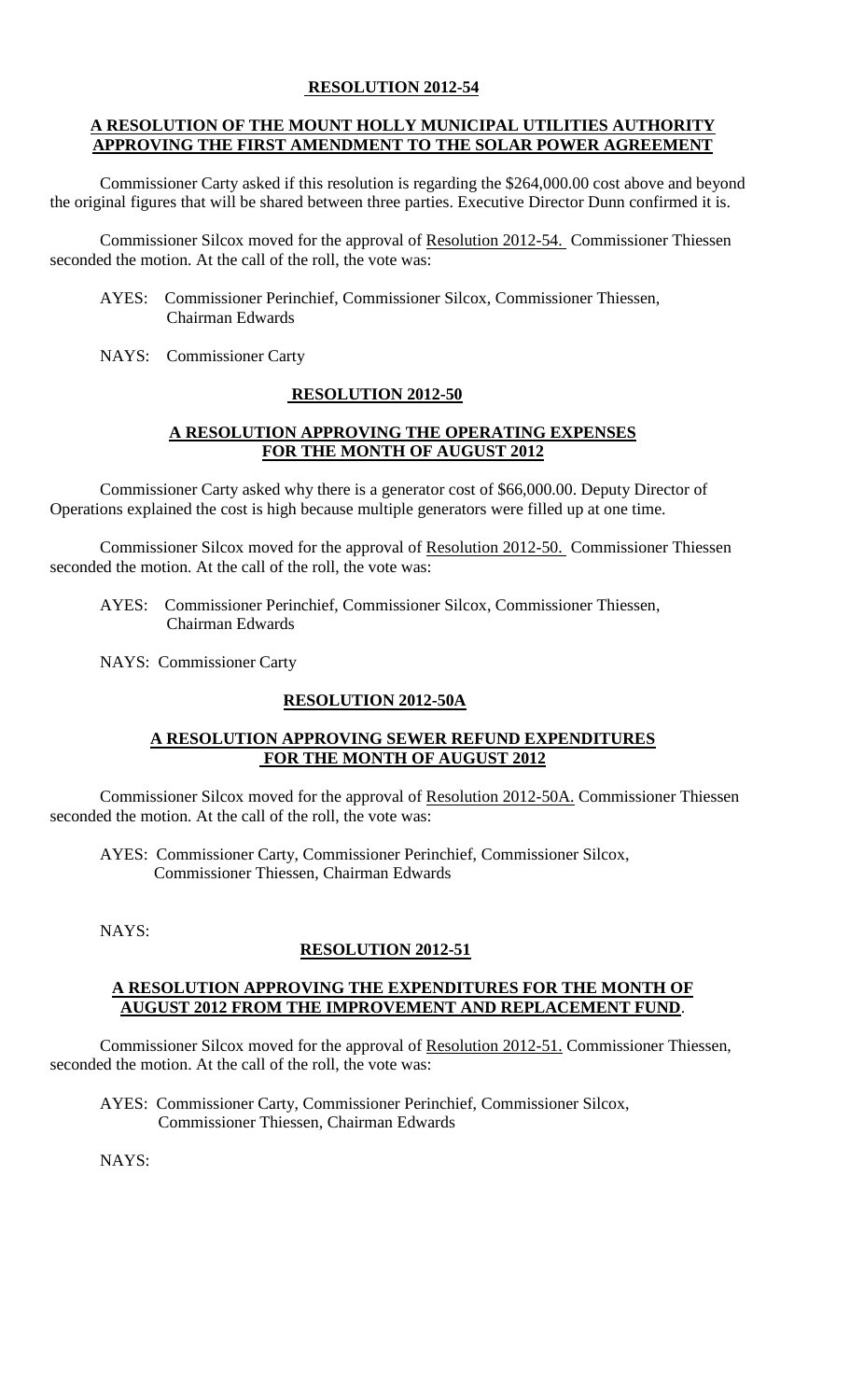# **COMMUNICATIONS**

Executive Director Dunn reported he is continuing to work with the County on the Wastewater Management Plan. He has also communicated with Eastampton regarding a possible brewery in their Township.

### **MATTERS TO BE PRESENTED BY THE PUBLIC**

Mr. Luis Lopez, of 370 South Martin Avenue in Mount Holly, inquired about the status of the solar project. Executive Director Dunn reported he has been trying to meet with PSE&G since January of 2012. Everything is going well, but the Authority needs them to open the power so the interior can be viewed. Executive Director Dunn stated only PSE&G can open up the cabinets without shutting the power down.

Mr. Lopez asked if the Authority has had any issues with Cholera and what is being done to protect against it. Deputy Director of Plant Operations Hervey reported the last outbreak of cholera that was tied to the drinking water in Mount Holly was approximately 100 years ago and that the Mount Holly Municipal Utilities Authority is actually the line of defense against any types of outbreaks such as those.

### **REPORT OF THE EXECUTIVE DIRECTOR**

The Executive Director had nothing further to report.

### **REPORT OF THE ENGINEER**

The report of the Engineer was received.

### **REPORT OF THE DEPUTY DIRECTOR FOR PLANT OPERATIONS**

The Report of the Deputy Director of Plant Operations was received

# **REPORT OF THE DEPUTY DIRECTOR FOR REGULATORY AFFAIRS**

The Report of the Deputy Director for Regulatory Affairs was received.

### **REPORT OF THE SOLICITOR**

The solicitor had nothing further to report.

# **REPORT OF THE DEPUTY DIRECTOR OF FINANCE AND ADMINISTRATION**

The Report of the Deputy Director of Finance and Administration was received.

### **OTHER NEW BUSINESS**

There was no other new business.

### **MATTERS TO BE PRESENTED BY THE COMMISSIONERS**

Solicitor Mushinski stated he has a matter for closed session regarding personnel.

### **EXECUTIVE SESSION**

Commissioner Silcox moved for the approval of Resolution 2012-55. Commissioner Thiessen seconded the motion.

At 6:28 PM the Authority Commissioners retired to Executive Session for a discussion involving personnel.